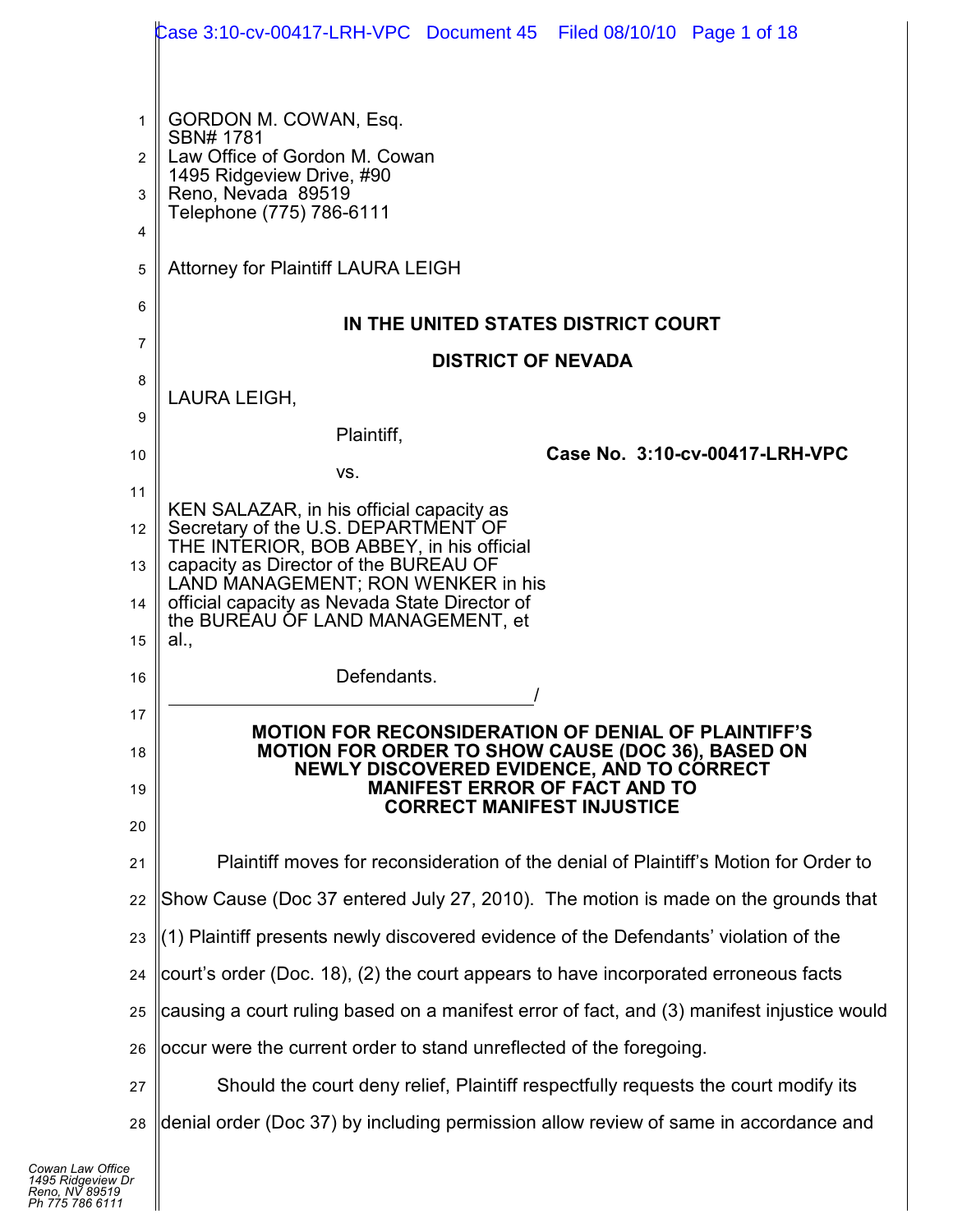|                | Case 3:10-cv-00417-LRH-VPC Document 45 Filed 08/10/10 Page 2 of 18                                       |  |  |  |  |  |
|----------------|----------------------------------------------------------------------------------------------------------|--|--|--|--|--|
| 1              | for the reasons stated in 28 U.S.C. 1292(b).                                                             |  |  |  |  |  |
| $\overline{c}$ | This Motion is based on the Plaintiff's briefs, supporting papers, exhibits and                          |  |  |  |  |  |
| 3              | Declarations on file with the court.                                                                     |  |  |  |  |  |
| 4              | Dated this 10 <sup>th</sup> day of August 2010                                                           |  |  |  |  |  |
| 5              | RESPECTFULLY SUBMITTED,                                                                                  |  |  |  |  |  |
| 6              | LAW OFFICE OF GORDON M. COWAN                                                                            |  |  |  |  |  |
| 7              | /S/                                                                                                      |  |  |  |  |  |
| 8              | Gordon M. Cowan Esq. (SBN 1781)<br>Attorney for Plaintiff LAURA LEIGH                                    |  |  |  |  |  |
| 9              |                                                                                                          |  |  |  |  |  |
| 10             | <b>MEMORANDUM OF POINTS AND AUTHORITIES IN SUPPORT OF</b>                                                |  |  |  |  |  |
| 11             | MOTION FOR RECONSIDERATION OF DENIAL OF PLAINTIFF'S<br><b>MOTION FOR ORDER TO SHOW CAUSE RE CONTEMPT</b> |  |  |  |  |  |
| 12             | <b>Relevant Facts</b>                                                                                    |  |  |  |  |  |
| 13             | The court issued its first of rulings on TROs in an Order entered July 16, 2010                          |  |  |  |  |  |
| 14             | (Doc. 18). The Order provides in relevant part the following:                                            |  |  |  |  |  |
| 15             | Plaintiff Leigh is a journalist and author who reports on                                                |  |  |  |  |  |
| 16             | wild horses and their management by private and                                                          |  |  |  |  |  |
| 17             | government agencies. Leigh has attended and observed                                                     |  |  |  |  |  |
| 18             | previous gathers conducted by the BLM in other HMAs in                                                   |  |  |  |  |  |
| 19             | northern Nevada. On July 9, 2010, Leigh filed a complaint                                                |  |  |  |  |  |
| 20             | against defendants challenging the decision of the BLM (1) to                                            |  |  |  |  |  |
| 21             | use helicopters to gather the horses while there are pregnant                                            |  |  |  |  |  |
| 22             | mares and young foals in the herds, and (2) to close 27,000                                              |  |  |  |  |  |
| 23             | acres of public land thereby excluding the public and the                                                |  |  |  |  |  |
| 24             | press from observing the gather in violation of the First                                                |  |  |  |  |  |
| 25             | Amendment. Doc. #1.                                                                                      |  |  |  |  |  |
| 26             | As to Leigh's First Amendment challenge to the                                                           |  |  |  |  |  |
| 27             | closure of public lands during the gather, the court shall grant                                         |  |  |  |  |  |
| 28             | Leigh's temporary restraining order. Leigh argues that a                                                 |  |  |  |  |  |
|                |                                                                                                          |  |  |  |  |  |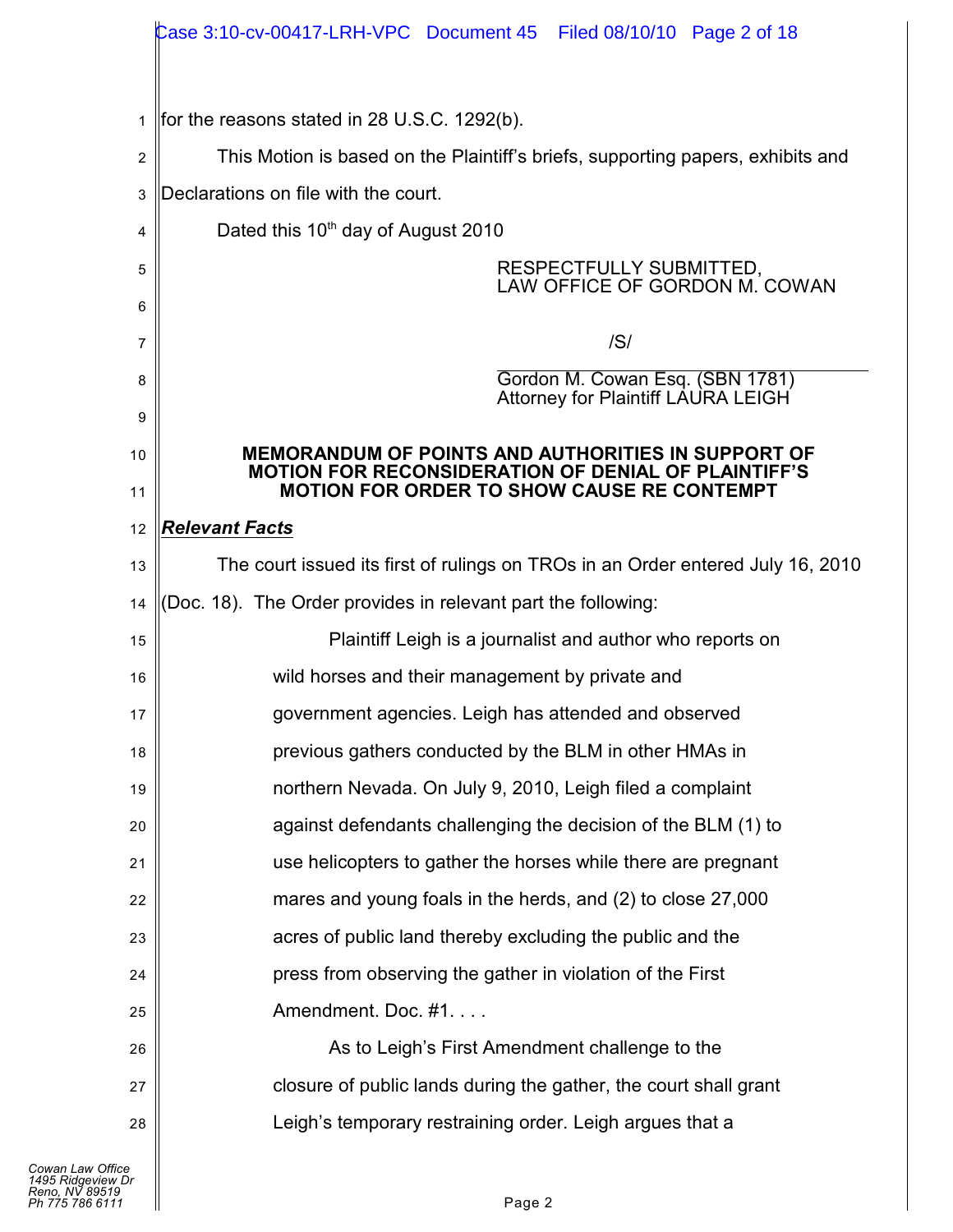| 1                | blanket closure of 27,000 acres of public land on which the       |
|------------------|-------------------------------------------------------------------|
| $\boldsymbol{2}$ | Tuscarora Gather is going to take place is a prior restraint      |
| 3                | on her First Amendment rights because she will be                 |
| 4                | unable to observe and report on the health of the horses          |
| 5                | and the BLM's management of the gather. The court                 |
| 6                | agrees and finds that she has made a sufficient showing of        |
| 7                | probable success on the merits to warrant granting the            |
| 8                | motion. As such, the court enjoins the blanket closure of         |
| 9                | public land access during the gather and shall lift the closure   |
| 10               | as written with regard to land access.                            |
| 11               | The court is cognizant of the public interest in this             |
| 12               | matter and of the right of the public and press to have           |
| 13               | reasonable access to the gather under the First                   |
| 14               | <b>Amendment.</b> The court is also acutely aware of the          |
| 15               | competing interest expressed by the BLM, namely protecting        |
| 16               | the health and safety of the public, its employees and agents,    |
| 17               | and the horses during the gather. As such, the BLM is             |
| 18               | entitled to enact reasonable restrictions on public access.       |
| 19               | However, the court finds that the blanket closure as              |
| 20               | written, in so far as it relates to land access, is               |
| 21               | unconstitutional because it prevents the public from              |
| 22               | observing the gather, even in such a way as to not                |
| 23               | interfere with the gather. Therefore, the court's ruling is       |
| 24               | limited only to the blanket closure as it is now written          |
| 25               | and not to the BLM enacting a more reasonable closure             |
| 26               | which would preserve and honor the First Amendment                |
| 27               | rights of the public while still satisfying the health and safety |
| 28               | responsibilities imposed on the BLM.                              |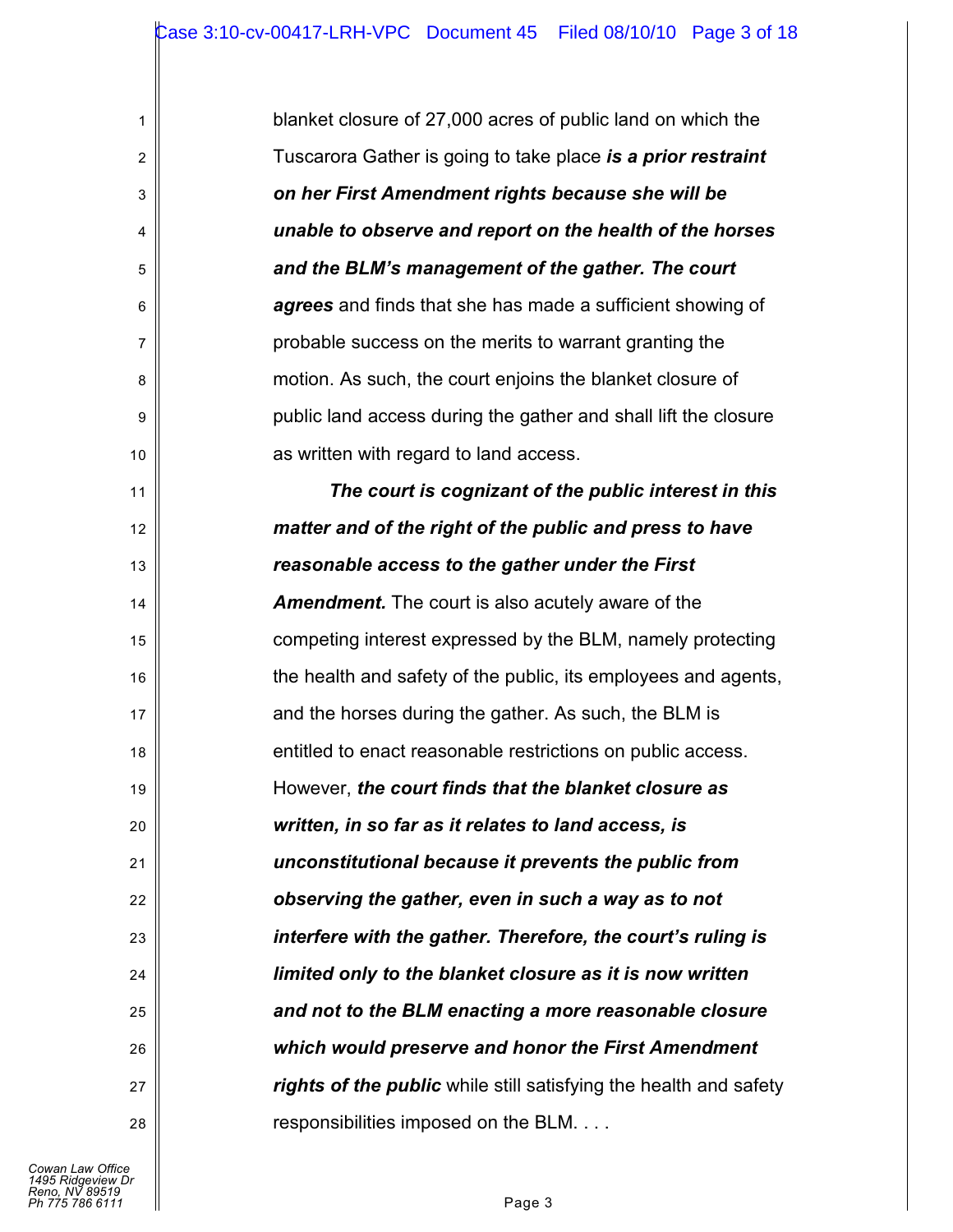Order, Doc. 18. (Emphasis)

| $\overline{2}$ | On July 27, 2010 (Doc. 37) the court entered its Order denying Plaintiff's      |
|----------------|---------------------------------------------------------------------------------|
| 3              | requested relief. The court stated the following:                               |
| 4              | Here, Leigh alleges that defendants violated the court's July                   |
| 5              | 16, 2010 order by restricting her access to the gathering                       |
| 6              | activities and by not seeking approval for her presence at                      |
| 7              | gathering activities taking place on private land over which                    |
| 8              | the BLM does not have control.                                                  |
| 9              | Initially, the court notes that Leigh has not                                   |
| 10             | established by clear and convincing evidence that the                           |
| 11             | <b>BLM</b> prevented her from accessing any of the public                       |
| 12             | lands that were the subject of the initial blanket closure                      |
| 13             | that was enjoined and lifted by the court. Further, in the                      |
| 14             | order the court noted that the BLM is entitled to enact                         |
| 15             | reasonable restrictions on public access to protect the health                  |
| 16             | and safety of the public, its employees and agents, and the                     |
| 17             | horses during the gather. See Doc. #18. In compliance with                      |
| 18             | that order, the BLM began removing public closure signs                         |
| 19             | from the area, retracted the public closure notice, and <i>issued</i>           |
| 20             | notice of public observations days for July 23, 2010 and                        |
| 21             | July 24, 2010, for which the public could observe certain                       |
| 22             | gather activities and holding facilities that were taking place                 |
| 23             | on public land. There is no clear and convincing evidence                       |
| 24             | that the BLM's actions were not in compliance with the                          |
| 25             | court's order. Accordingly, the court finds that Leigh has not                  |
| 26             | established that defendants' violated the court's order.                        |
| 27             | Order, Doc. 36. (Emphasis added)                                                |
| 28             | New evidence and also previously offered evidence the court did not indicate it |
|                |                                                                                 |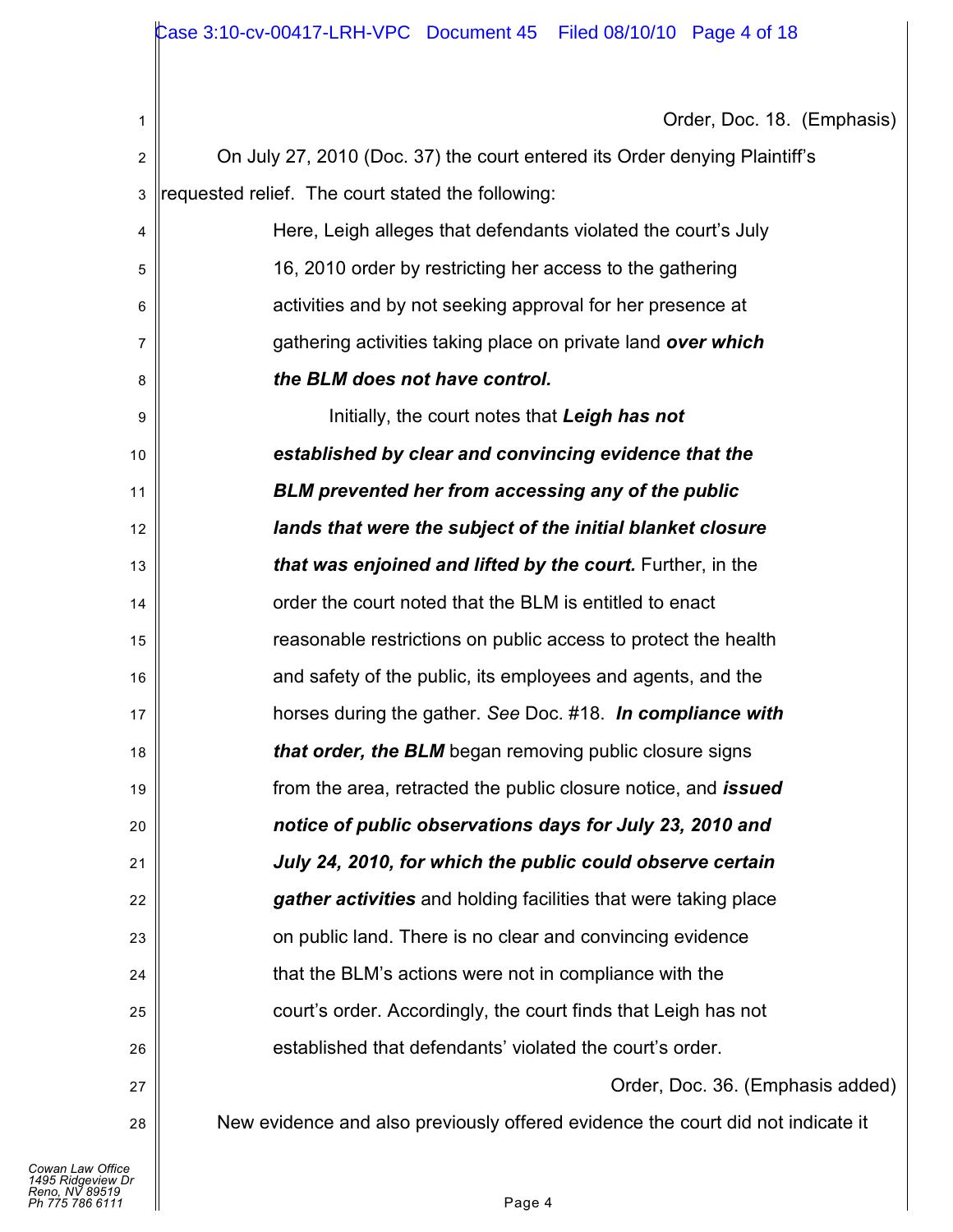1 considered, demonstrates the following:

| $\overline{c}$ | 1.        | On July 17, 2010, after the court's Order of July 16, 2010 (Doc. 18), the     |
|----------------|-----------|-------------------------------------------------------------------------------|
| 3              |           | Defendants, using U.S. government official vehicles, intentionally set        |
| 4              |           | up a road block precluding Plaintiff from traveling further on a public       |
| 5              |           | road located on public lands near the Owyhee HMA gather site. At the          |
| 6              |           | time of this <b>public lands blockade</b> , the Defendants were specifically  |
| 7              |           | aware of the court's order requiring the opening of public lands. The         |
| 8              |           | Defendants indicated the gather site was roughly five (5) miles further       |
| 9              |           | down the road past where the Defendants said private property began           |
| 10             |           | (where they blocked the road with their vehicles). BLM officials also         |
| 11             |           | conveyed private property really started about 500 more yards down the        |
| 12             |           | road. This chosen conduct by the Defendants directly clearly violates both    |
| 13             |           | the letter and spirit of the court's Order (Doc. 18). See Declaration Laura   |
| 14             |           | Leigh at EXHIBIT "A". See Deniz Bolbol's Declaration at EXIHBIT "B";          |
| 15             | 2.        | The BLM maintained nearly exclusive control over those to whom access         |
| 16             |           | was granted, over the very property on which they chose to set the wild       |
| 17             |           | horse trap at the Owyhee HMA. See Declaration of Laura Leigh at               |
| 18             |           | <b>EXHIBIT A.</b> Whether on public or private property, the preclusion of    |
| 19             |           | Plaintiff from the area while the Defendants were in control of the land      |
| 20             |           | is in direct contravention of the court's Order (Doc. 18);                    |
| 21             | 3.        | The BLM admits they in fact, obtained permission from the landowner           |
| 22             |           | to allow Plaintiff in the area during the Owyhee HMA gather. <sup>1</sup> The |
| 23             |           | Defendants further admit they nevertheless chose to preclude                  |
| 24             |           | <b>Plaintiff from viewing the Owyhee HMA gather.</b> The landowner was        |
| 25             |           | accordingly, not involved in keeping Plaintiff from entering the Owyhee       |
| 26             |           | HMA trap site while the Owyhee HMA gather continued. Any Declarations         |
| 27             |           |                                                                               |
| 28             | was set). | This references the owner of the private land where the Owyhee HMA horse trap |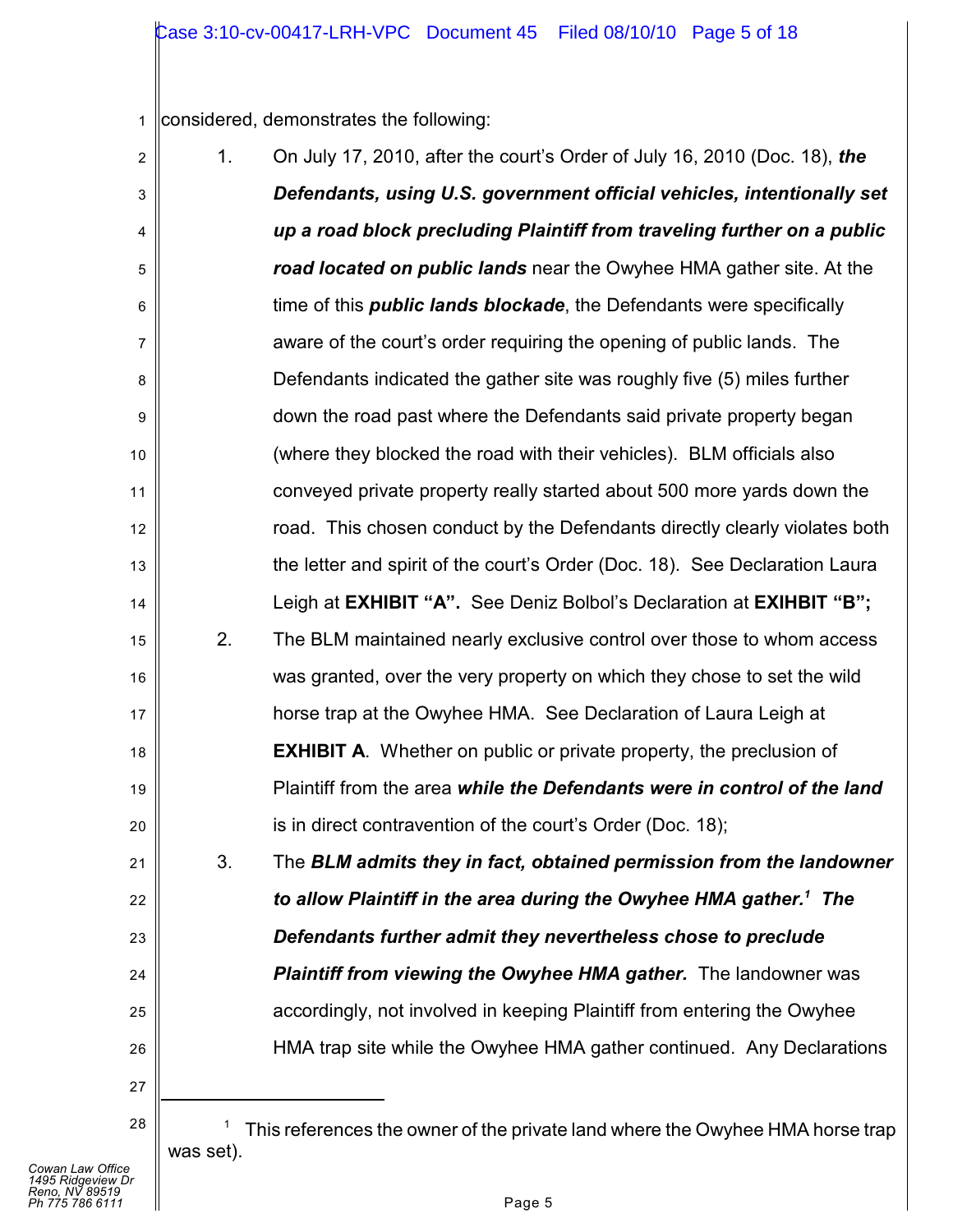| 1              | to the contrary are sheer folly. It turns out it was the BLM's choice to         |
|----------------|----------------------------------------------------------------------------------|
| $\overline{2}$ | <b>preclude Plaintiff</b> from the area. This choice was in direct contravention |
| 3              | of both the letter and spirit of the court's Order (Doc. 18). See Declaration    |
| 4              | David Overcast (BLM employee) July 23, 2010, paragraph 13, Doc. 27,              |
| 5              | wherein Mr. Overcast states the following:                                       |
| 6              | This Monday morning July 19 <sup>th</sup> , the landowner's                      |
| 7              | ranch foreman after speaking with the ranch                                      |
| 8              | owner's authorized representative, said the                                      |
| 9              | BLM could escort credentialed media                                              |
| 10             | representatives over the private lands to                                        |
| 11             | observe the gather. The BLM is trying to                                         |
| 12             | determine a process on how to fairly extend the                                  |
| 13             | offer to the media.<br>Doc. 27.                                                  |
| 14             | See Laura Leigh Declaration (Doc. 19-2), paragraph 26, pp. 6-7, providing        |
| 15             | the following:                                                                   |
| 16             | Approximately 20 minutes after concluding this                                   |
| 17             | conversation with Mr. Miller, I received a call                                  |
| 18             | from him indicating that in order to                                             |
| 19             | facilitate my observation of the Gather, that the                                |
| 20             | "Solicitor" [Solicitor General's office] needed to                               |
| 21             | approve my admission and that since I was                                        |
| 22             | actively engaged with the Solicitor (perhaps                                     |
| 23             | because of this litigation), that this (my approval                              |
| 24             | to gain access) was not likely to occur.                                         |
| 25             | Doc 19-2, par. 26, pp. 6-7. (Bracketed section added).                           |
| 26             | A representative of the Solicitor General's Office was physically                |
| 27             | present at Defense counsel's table during the July 15 hearing. Although          |
| 28             | Justice Elena Kagan (the then Solicitor General) was in Senate                   |
|                |                                                                                  |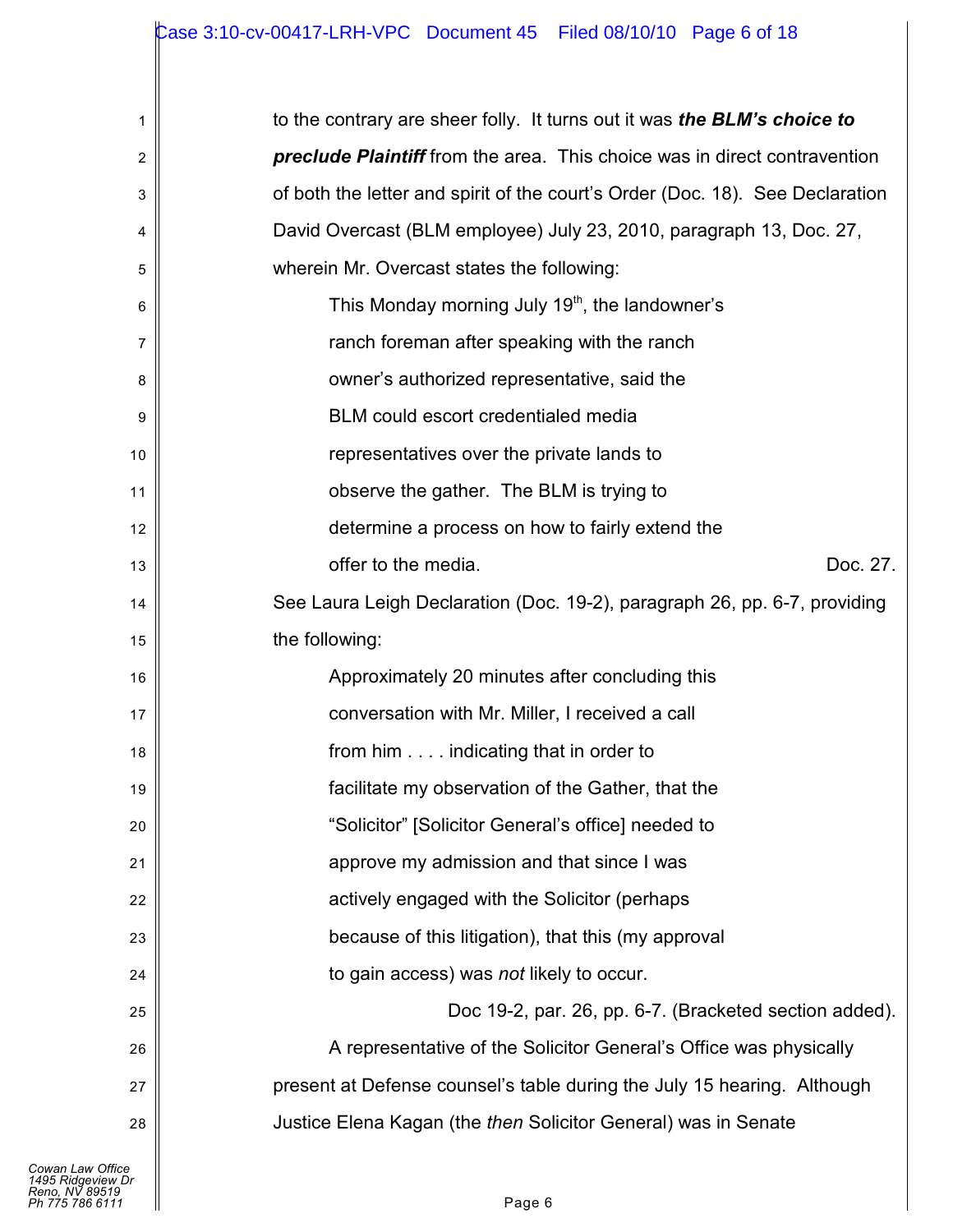confirmation hearings at the time, her office was well aware of this suit and clearly was aware of the court's order.

Ms. Leigh maintains Mr. Miller's voice recording of this admission left on her phone answering messages. She preserved the message for the court, to play at a hearing should the court determine it useful for deciding the issues presented here. The message is kept verbatim for the court to here and receive in evidence. See Laura Leigh's Declaration at **EXHIBIT A** attached.

Meanwhile, *Mr. Miller's statement is an admission of a party opponent, it's non-hearsay and clearly admissible*;

4. Following the court's Order (Doc. 18) the Defendants chose to make *no* accommodations whatsoever to modify their plan to allow public access to view the Owyhee HMA gather. The Defendants continued gathering in the Owyhee HMA *four days* after the court's Order (Doc 18). Under these facts the Defendants contravened both the spirit and letter of the court's order (Doc 18). The following facts are key to this issue:

> a. When denying Plaintiff's OSC relief, the court stated, *"[I]n compliance with that order, the BLM . . . issued notice of public observations days* for July 23, 2010 and July 24, 2010, for which the public could observe certain gather activities. *Not true. These dates had already been selected and publicly announced well before these gathers commenced. Moreover, neither of these dates allowed public observation of the Owyhee HMA gather*. The Defendants accordingly, did not issue a notice of public observation days, "in compliance with that order." (Doc. 18); b. The Defendants *never* modified their plan which completely excluded the public from observing their Owyhee HMA gather. *The Defendants gathered in Owyhee HMA four days after the court*

*Cowan Law Office 1495 Ridgeview Dr Reno, NV 89519 Ph 775 786 6111* Page 7

1

2

3

4

5

6

7

8

9

10

11

12

13

14

15

16

17

18

19

20

21

22

23

 $24$ 

25

26

27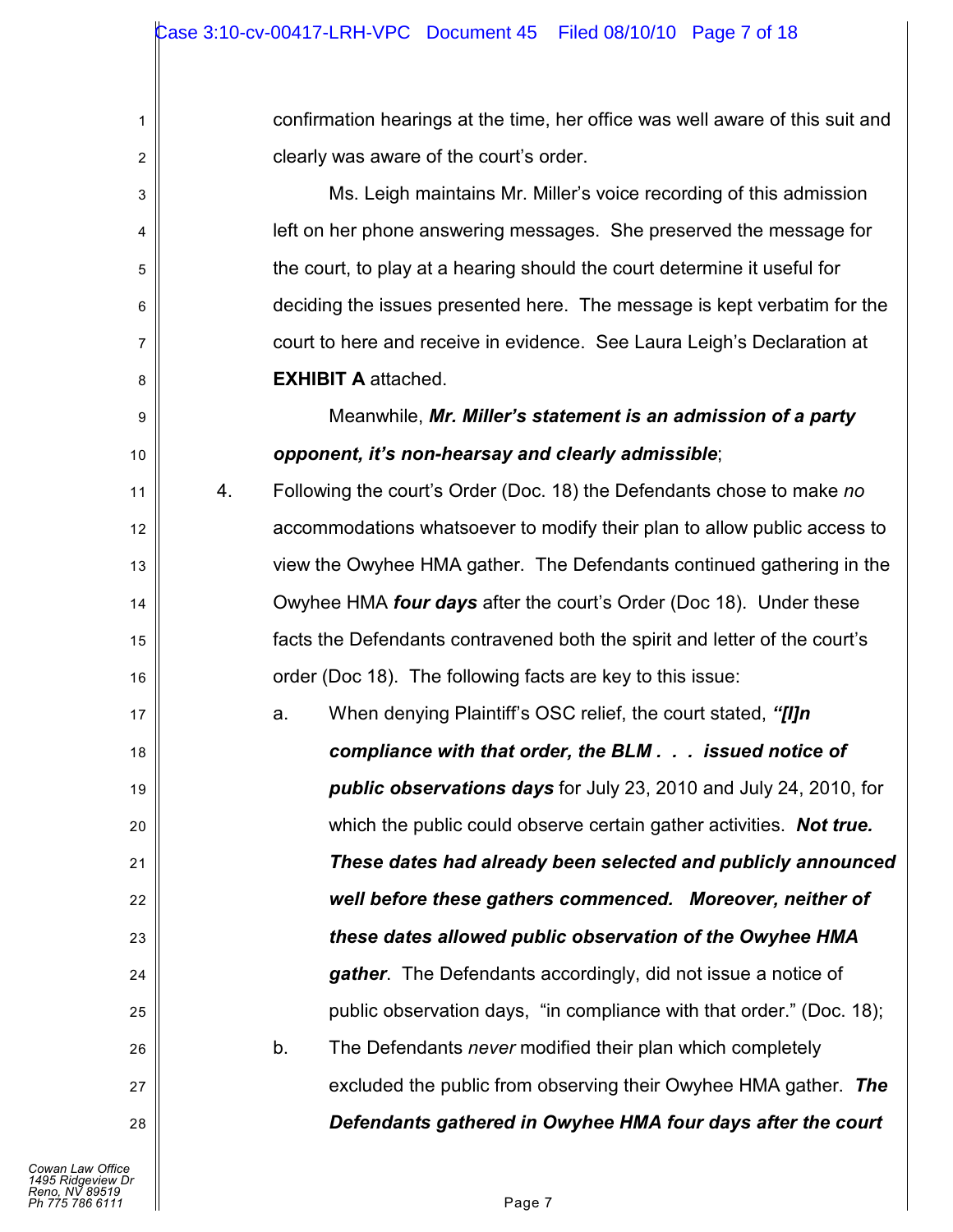|    |          | <b>issued its order</b> (Doc. 18). The Defendants succeeded, in spite of |
|----|----------|--------------------------------------------------------------------------|
|    |          | the court's order, from blacking out their activities completely from    |
|    |          | public scrutiny;                                                         |
| C. |          | Even the court recognizes the Owyhee HMA wild horse gather was           |
|    |          | a separate and distinct event from other Tuscarora area gathers.         |
|    |          | Each was a separate and distinct gather;                                 |
| d. |          | The Owyhee HMA gather caused more horse deaths (34+ admitted             |
|    |          | by the Defendants as of this writing) than any other gather in           |
|    |          | Tuscarora;                                                               |
| e. |          | The Owyhee HMA gather was the one garnering the most public              |
|    |          | interest and raised the most controversy (among the three gathers)       |
|    | because: |                                                                          |
|    | L.       | The Defendants intended to shut out the public completely                |
|    |          | from observing the Owyhee HMA gather;                                    |
|    | ii.      | The Defendants intended to gather significantly more horses              |
|    |          | from the Owyhee HMA than from the other two HMAs;                        |
|    | iii.     | The Defendants contended they were faced with a                          |
|    |          | precedence-setting "emergency" which threatened the                      |
|    |          | extinction of 75% of the Owyhee HMA herd;                                |
| f. |          | The Defendants justified the Owyhee HMA gather contending an             |
|    |          | "emergency" situation had arisen. The Defendants claimed 75% of          |
|    |          | the Owyhee HMA wild horses would perish if the court didn't              |
|    |          | immediately lift the court-imposed injunction. This made the             |
|    |          | Owyhee HMA gather even more newsworthy and more important to             |
|    |          | the public to have independent observation and independent               |
|    |          | reporting of the Owyhee HMA gather. Even the court recognized it         |
|    |          | was presented with "a classic Hobson's choice."                          |
|    |          |                                                                          |

Denial of all public access to the Owyhee HMA gather amounted to a prior

1

2

3

4

5

6

7

8

9

10

11

12

13

14

15

16

17

18

19

20

21

22

23

24

25

26

27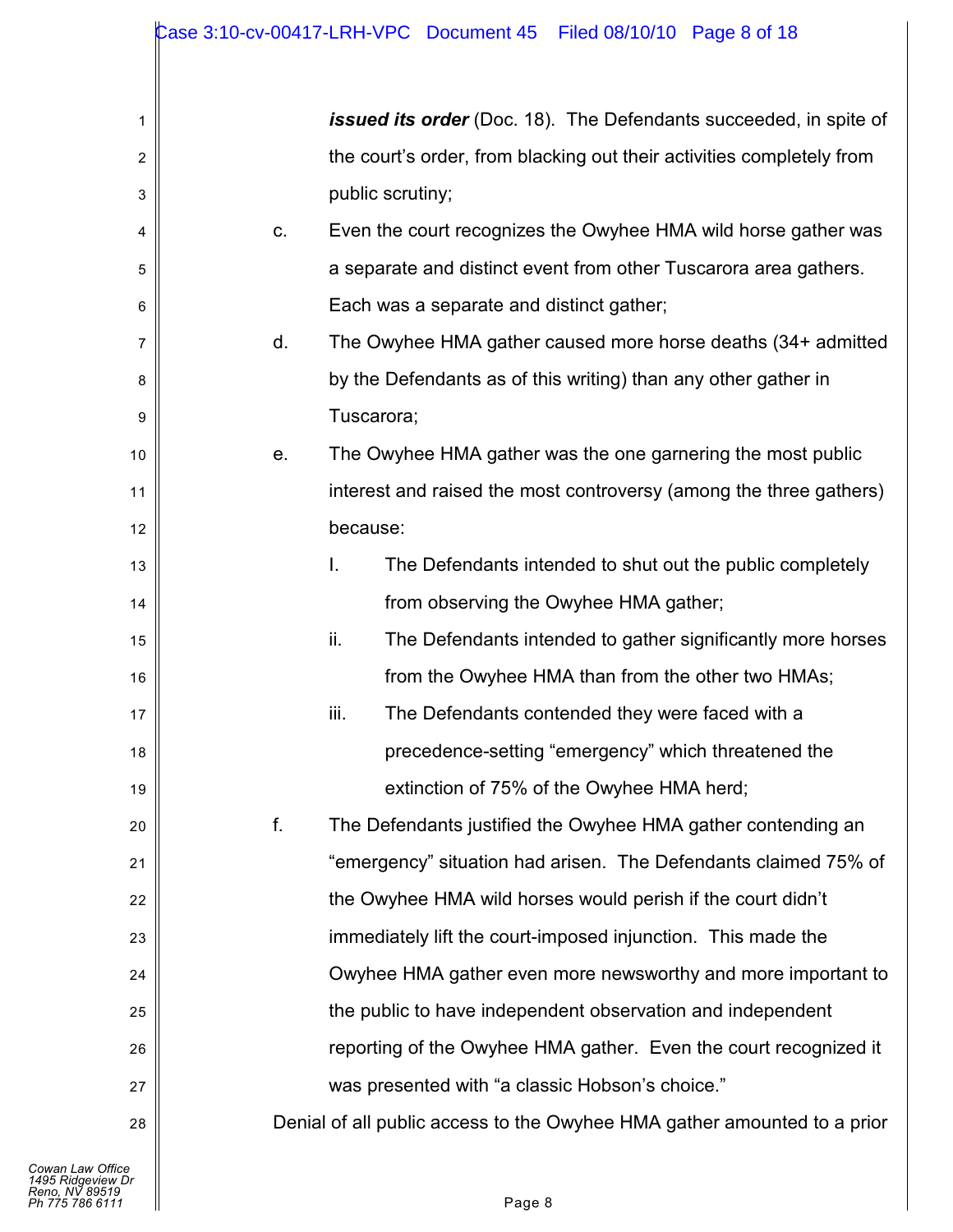| restraint on the Plaintiff's First Amendment rights as was recognized by |
|--------------------------------------------------------------------------|
| this court. Denial of all public access to the Owyhee HMA was in direct  |
| contravention of the court's Order (Doc. 18).                            |

- 4 5 6 7 5. New evidence suggests the Defendants pre-gathered or hazed or moved horses prior to the published dates of the three gathers. If this occurred, then gathering occurred in direct contravention of the BLM's own published requirements precluding gathering of horses within the foaling period;
- 8 9 10 11 12 13 14 15 16 17 18 19 20 21 6. The court lifted the injunction when faced with a purported "emergency" that 75% of the Owyhee HMA herd would be lost if the court kept the injunction in place. New, compelling evidence suggests *this "emergency" contention and lack of water was never real.* Water was available to the horses in the same area from which the Defendants conducted the Owyhee HMA gather. Attached photos show horses which escaped the Owyhee HMA July gather, finding their way to the South Fork of the Owyhee River, to water. These are taken by Katie Fite July 25 and 26, 2010. See Katie Fite's supporting Declaration at **EXHIBIT C** attached; 7. The court lifted the injunction when faced with a purported "emergency" that 75% of the Owyhee HMA herd would be lost if the court kept the injunction in place. New evidence demonstrates water and forage conditions existing on the range in that specific area during the Owyhee HMA gather in July, were no different from typical range conditions found

there in previous years. The horses nevertheless exist and survive on these same rangeland conditions.**<sup>2</sup>**

26 27

22

23

24

25

1

2

<sup>28</sup> This new evidence should not be confused with Plaintiff's contention asserted <sup>2</sup> previously when Plaintiff discovered water, fences and cows near the trap zone after the gather was over, contrary to Mr. Alan Shepard's testimony to the court. Plaintiff continues to support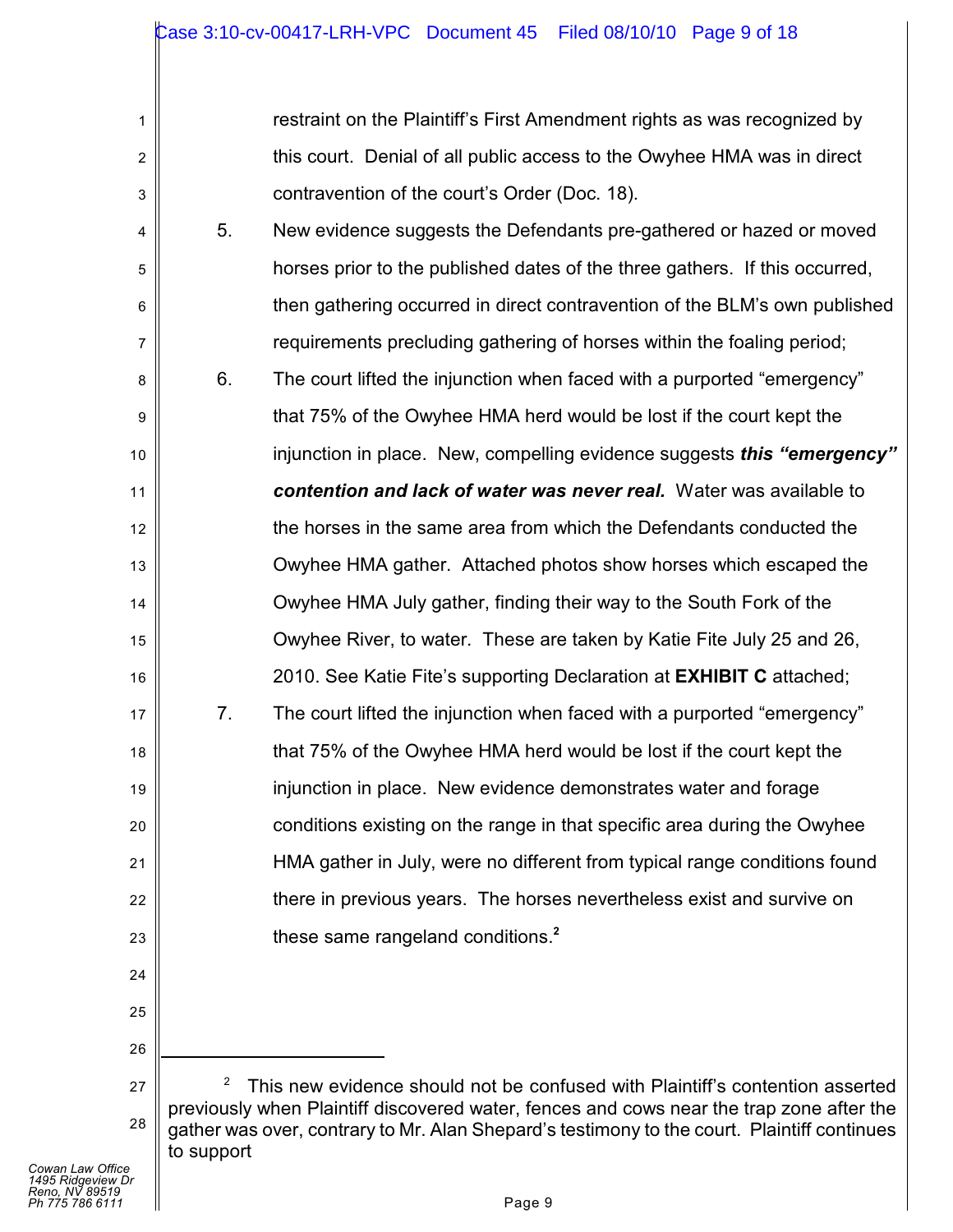| 1              | 8.          | After a public interview with Sue Cattoor <sup>3</sup> completed August 4, 2010,                                                                |
|----------------|-------------|-------------------------------------------------------------------------------------------------------------------------------------------------|
| $\overline{2}$ |             | Horseback Magazine conveyed the following, relevant information:                                                                                |
| 3              |             | Cattoor acknowledged that the Owyhee River                                                                                                      |
| 4              |             | has running water, and during the roundup an                                                                                                    |
| 5              |             | Idaho group was camping on its banks – and                                                                                                      |
| 6              |             | even fishing.                                                                                                                                   |
| 7              |             | "They were just a little ways up from where the                                                                                                 |
| 8              |             | horses trail down to the river. It's almost like a                                                                                              |
| 9              |             | miniature Grand Canyon. This particular spot of                                                                                                 |
| 10             |             | where the trail goes down in the canyon is                                                                                                      |
| 11             |             | where the horses go to water," Cattoor said.                                                                                                    |
| 12             |             | Cattoor also said that there are other trails                                                                                                   |
| 13             |             | leading to the river that would have been                                                                                                       |
| 14             |             | available to the horses, but "the horses aren't                                                                                                 |
| 15             |             | using those trails. They are only using this one.                                                                                               |
| 16             |             | A lot of those horses didn't know that trail was                                                                                                |
| 17             |             | there because a lot of the horses we captured                                                                                                   |
| 18             |             | in this HMA were young horses."4                                                                                                                |
| 19             |             | This statement is either an admission by an authorized representative of a                                                                      |
| 20             |             | party opponent or a statement against interest imputed to the Defendants,                                                                       |
| 21             |             | and is admissible. This statement clearly demonstrates an abundance of                                                                          |
| 22             |             | water was always present and available to horses in the Owyhee HMA in                                                                           |
| 23             |             | the particular gather site of the Defendants.                                                                                                   |
| 24             |             | The statement by Ms. Cattoor is the antithesis of what was                                                                                      |
| 25             |             |                                                                                                                                                 |
| 26             |             | Ms. Cattoor is the principal of the BLM's chosen, "no bid" helicopter "gather"                                                                  |
| 27             | contractor. |                                                                                                                                                 |
| 28             |             | See Article, Plenty of Water at Nevada Roundup - And Dead Horses Too,,<br>Horseback Magazine Online (August 4, 2010), as an attached EXHIBIT E. |

║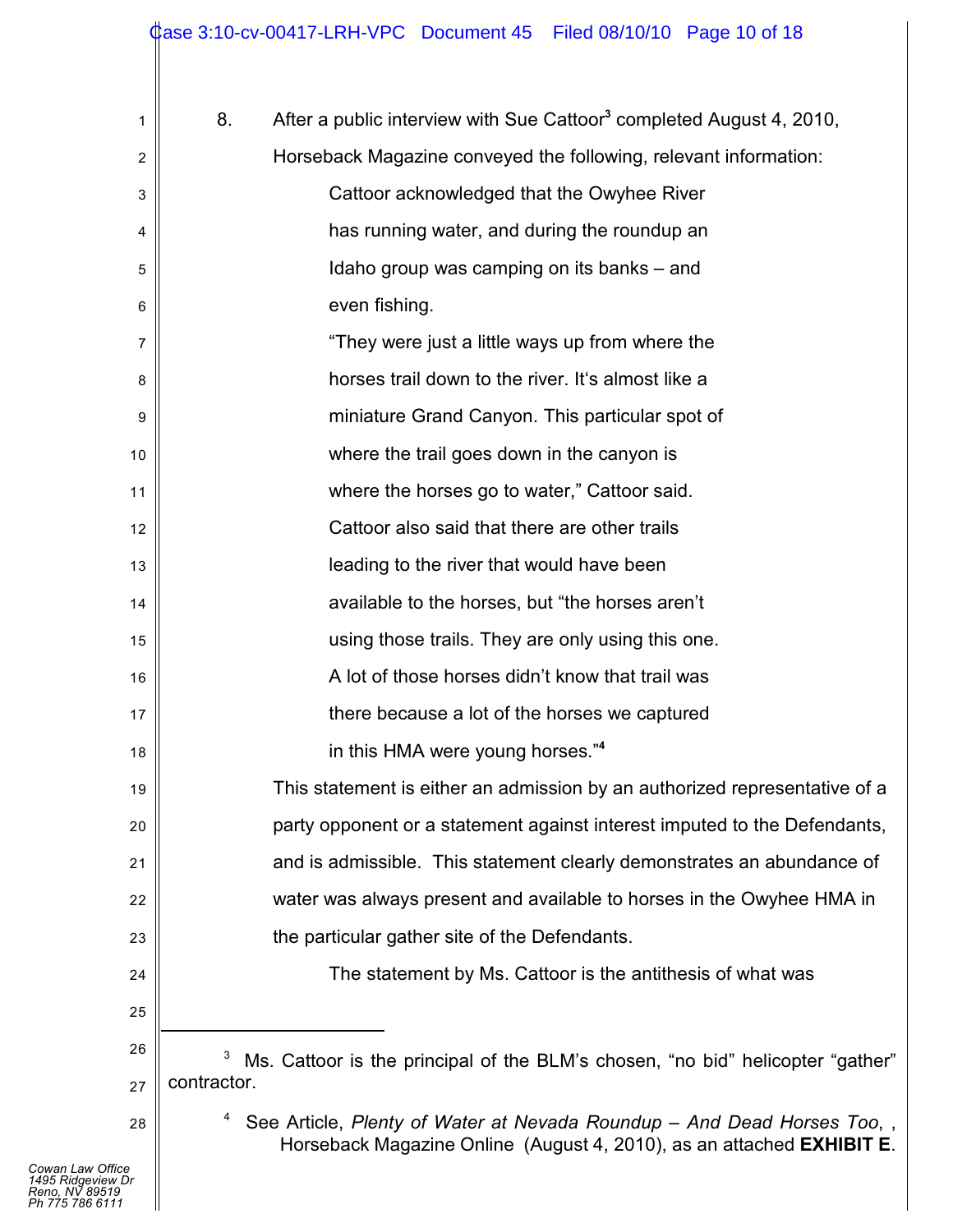conveyed to the court July 15, 2010 when the Defendants told the court, (paraphrased), "there's no water" and "the horses are dying from water starvation."

4 5 6 7 8 9 10 11 12 13 14 15 16 9. Plaintiff presents new evidence and photographs suggesting strongly there was no natural emergency in Owyhee HMA at all; that there was nothing out of the ordinary from how the range is customarily found in years past during this time of year. In the specific areas where the Defendants claimed there was no water, the Owyhee River continues to run freely as it did earlier in July when the Defendants claimed there was an emergency necessitating an immediate gather. The attached photos of the area where there was purportedly (by BLM) "no water," shows water. Where the Defendants claim horses would not use the river or did not have access to the river, the attached photos depict a different story. These photos taken just days following the Owyhee HMA gather show horses (that escaped the Owyhee HMA gather) effortlessly reaching the South Fork of the Owyhee River, to take a casual drink.**<sup>5</sup>**

17

1

2

3

### 18 *Legal Principles - Motion to Reconsider*

19 20 21 22 23 24 The Court has discretion to reconsider and vacate an order. *Barber v. Hawaii,* 42 F.3d 1185, 1198 (9th Cir.1994); *United States v. Nutri-cology, Inc.*, 982 F.2d 394, 396 (9th Cir.1992). "The purpose of a motion for reconsideration is to correct manifest errors of law *or fact* or to *present newly discovered evidence*." *Harsco Corp. v. Zlotnicki*, 779 F.2d 906, 909 (3rd Cir.1985), *cert. denied*, 476 U.S. 1171, 106 S.Ct. 2895, 90 L.Ed.2d 982 (1986).

25 26 Although no judgment has been entered in the case, Fed.R.Civ.P. 59(e) nevertheless appears instructive. Under Rule 59(e) a motion to amend is appropriate

- 27
- 28  $\parallel$   $\frac{1}{28}$  See photos attached taken by Katie Fite July 23, 2010. See Katie Fite Declaration at **EXHIBIT C**.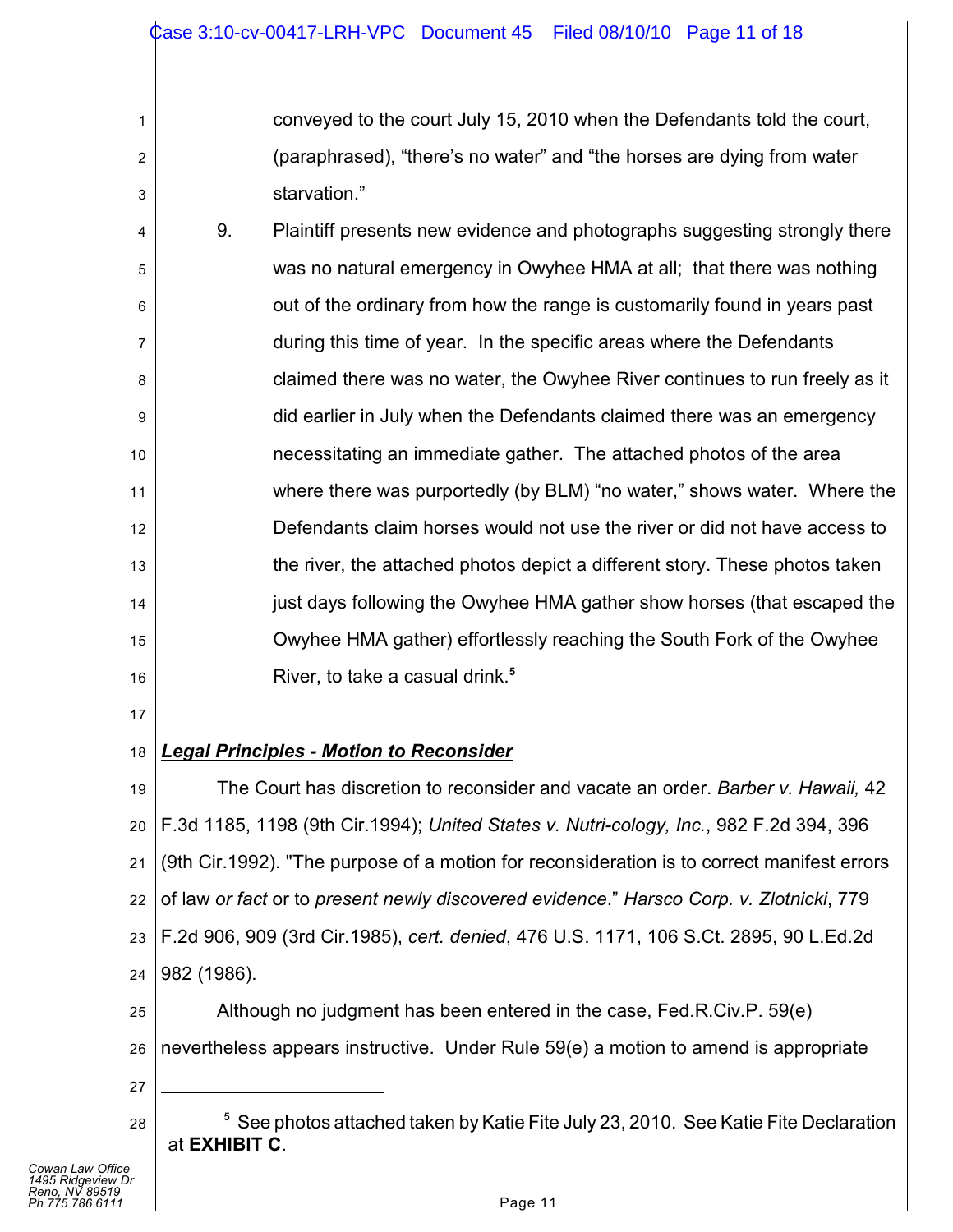1 (1) to correct, "'manifest errors of law or fact upon which the judgment is based;' " (2)

2 where the movant presents "'newly-discovered or previously unavailable evidence' " (3) "

3 4 'to prevent manifest injustice' "; or (4) where there has been an " 'intervening change in controlling law.' " *Turner v. Burlington N. Santa Fe R.R. Co.*, 338 F.3d 1058, 1063 (9th

5 6

Cir.2003).

### 7 *Legal Principles - Contempt*

8 9 10 A district court has the inherent authority to enforce compliance with its orders through a civil contempt proceeding. *International Union, UMWA v. Bagwell*, 512 U.S. 821, 827-28, 114 S.Ct. 2552 (1994).

11 12 13 14 15 A contempt sanction is considered civil if it "is remedial, and for the benefit of the complainant." *Id.* A contempt fine is considered civil and remedial if it either "coerce[s] the defendant into compliance with the court's order, [or] ... compensate[s] the complainant for losses sustained." *United States v. United Mine Workers*, 330 U.S. 258, 303-304, 67 S.Ct. 677 (1947).

16 17 18 19 20 21 22 23 *A party disobeys a court order when it "fails to take all the reasonable steps within [its] power to insure compliance with the [court's] order." In re Crystal Palace Gambling Hall, Inc.*, 817 F.2d 1361, 1365 (9th Cir.1987)(Emphasis added). In deciding whether to impose a civil contempt sanction, a district court should consider the following factors: the harm from non-compliance; the probable effectiveness of the sanction; the contemnor's financial resources and the burden the sanctions may impose; and the contemnor's willfulness in disregarding the court's order. *United Mine Workers*, 330 U.S. at 303-304.

24 25 26 27 28 The moving party must demonstrate by clear and convincing evidence that the contemnor violated the court's order. *In Re Dual-Deck Video Cassette Recorder Antitrust Litig.,* 10 F.3d 693, 695 (9th Cir.1993) (citing *Vertex Distrib., Inc. v. Falcon Foam Plastics, Inc.,* 689 F.2d 885, 889 (9th Cir.1982)); *Balla v. Idaho State Bd. of Corrections,* 869 F.2d 461, 466 (9th Cir.1989). The burden then shifts to the respondents to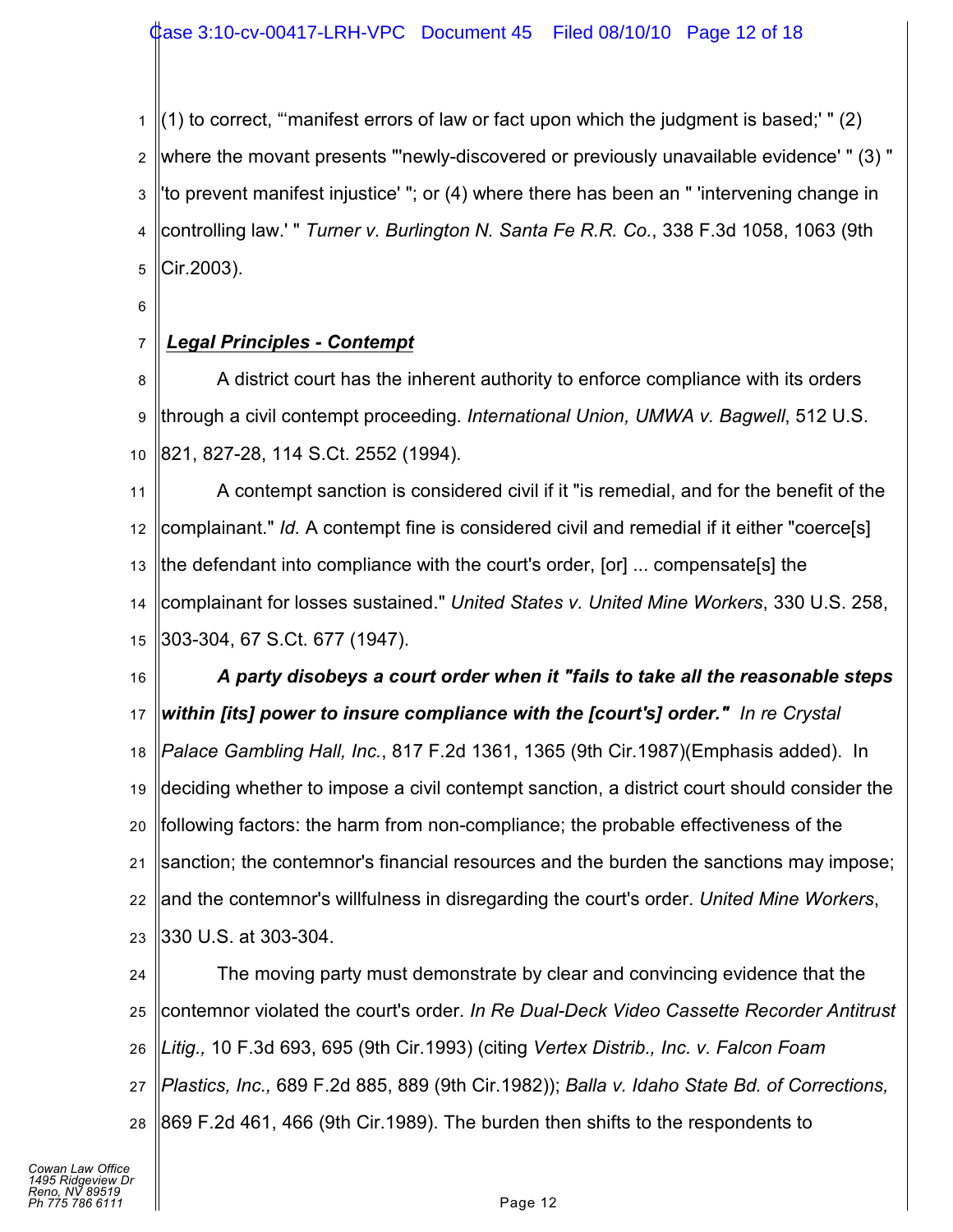1 2 3 demonstrate that they have performed " 'all reasonable steps within their power to insure compliance' with the court's orders." *Stone v. City and County of San Francisco,* 968 F.2d 850, 856 (9th Cir.1992), *cert. denied*, 506 U.S. 1081, 113 S.Ct. 1050 (1993)

4 (quoting *Sekaquaptewa v. MacDonald*, 544 F.2d 396, 404 (9th Cir.1976)).

5

6

# *Discussion - Access to Owyhee HMA Gather*

7 8 9 10 The court assumed the defendants somehow, "substantially complied" with the Order. Substantial compliance however, is available only where the Defendants made, "*every reasonable effort . . . to comply*." *Go-Video, Inc. v. Motion Picture Ass'n of America*, 10 F. 3d 693, 695 (9<sup>th</sup> Cir. 1993).

11 12 Plaintiff is not here to rehash or reargue the point. A better approach to finding what's right while avoiding manifest injustice, is to ask simple questions, such as these:

- 13 14 1. Is blocking a *public road located on public lands* with official BLM vehicles, to prevent the Plaintiff from traveling further *on a public road located*
- 15 **on public lands** toward the Owyhee HMA horse trap area<sup>6</sup> an example of

16 providing "every reasonable effort to comply with the order mandating the

17 Defendants to dissolve the blanket closure of public lands? (See order, Doc. 18)?

2. Is blocking a public road located on public lands with official BLM vehicles

*five miles from the Owyhee HMA horse trap site* <sup>7</sup> an example of a.

"reasonable closure which would preserve and honor the First Amendment rights of the public" (order, Doc. 18)?

3. Is denying the public completely from all access to all gather activities occurring at the Owyhee HMA <sup>8</sup> an example of a, "reasonable closure which

24 25

26

27

28

18

19

20

21

22

23

<sup>6</sup> See Declaration of Laura Leigh at **EXHIBIT A**. See Declaration of Deniz Bolbol at **EXHIBIT B**.

<sup>7</sup> See Declaration of Laura Leigh at **EXHIBIT A**. See Declaration of Deniz Bolbol at **EXHIBIT B**.

<sup>8</sup> See Declaration of Laura Leigh at EXHIBIT A.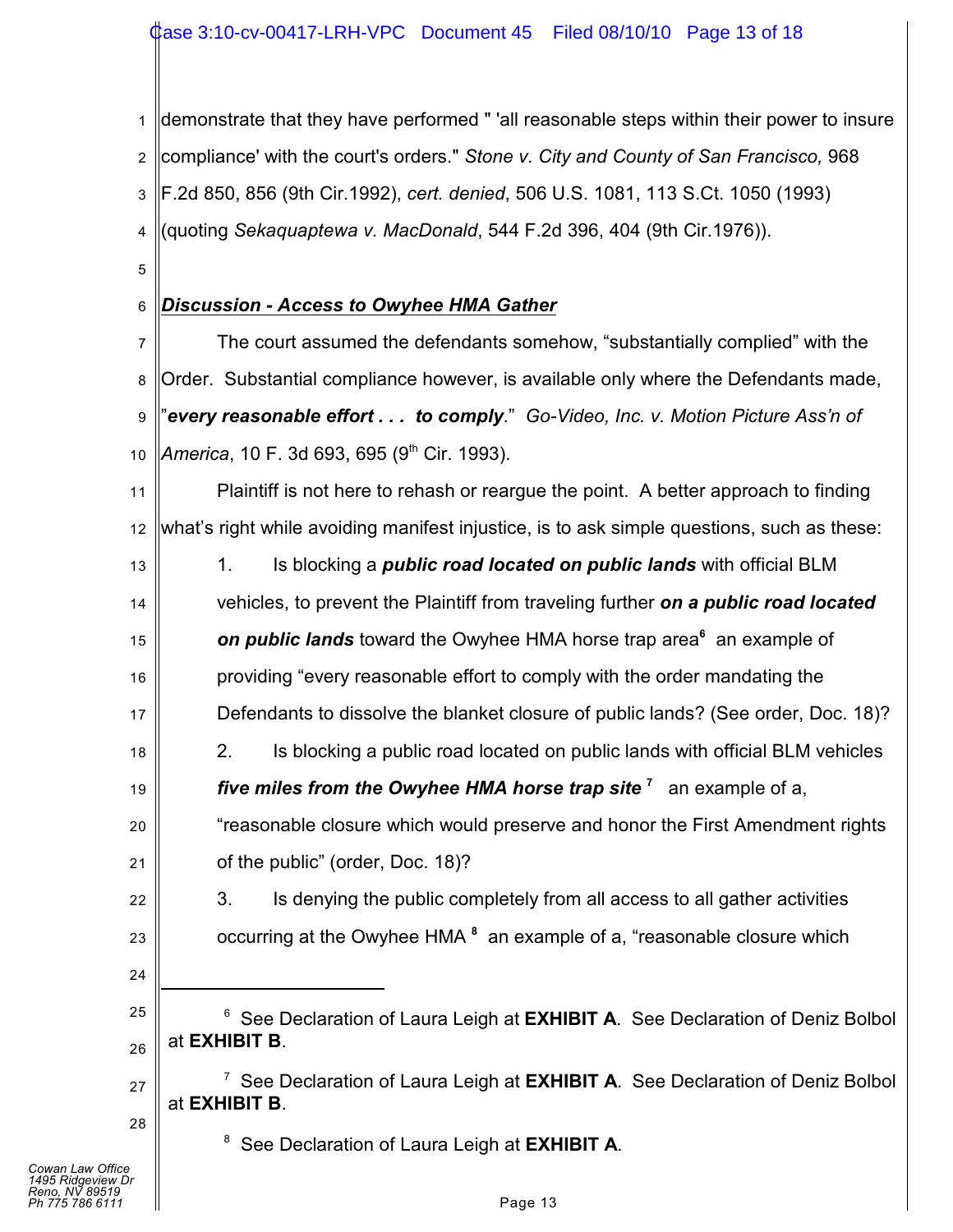would preserve and honor the First Amendment rights of the public" (order, Doc. 18)?

3 4 5 6 7 8 9 10 11 12 4 When Defendants received permission from the landowner to allow Plaintiff in the area during the Owyhee HMA gather<sup>9</sup> but left the *final* decision of Plaintiff's access onto the land, in the hands of the Defendants' own Solicitor General's Office (i.e. *not* the landowner) who in turn, chose not to provide Plaintiff access,<sup>10</sup> is this an example of the Defendants making, "every reasonable effort" to comply with the order? See, *Go Video* at 695. Is this an example of the Defendants taking, "'all reasonable steps within their power to insure compliance' with the court's orders?" See, *Stone v. City and County of San Francisco,* 968 F.2d 850, 856 (9th Cir.1992), *cert. denied*, 506 U.S. 1081, 113 S.Ct. 1050 (1993).

13 14 *United Mine Workers* suggests the following criteria when determining the appropriateness of citing contempt:

15 *The harm from non-compliance*

16 17 18 19 *Sammartano v. First Judicial District Court, in and for County of Carson City*, 303 F.3d 959 (9<sup>th</sup> Cir. 2002) is among a long line of cases confirming the loss of First Amendment freedoms, for even minimal periods of time, unquestionably constitutes irreparable injury for purposes of the issuance of a preliminary injunction.

20 21 22 23 The Defendants blacked out completely from the public and press, their gather activities in Owyhee HMA. What the public is left with is the Defendants' "public relations" spin on what transpired. No independent observation or assessment was allowed.

24

25

28

1

2

Plaintiff is not only harmed financially in having lost a story of how the Defendants

26 27 <sup>9</sup> See Declaration David Overcast (BLM employee) July 23, 2010, paragraph 13, Doc. 27. See Laura Leigh Declaration (Doc. 19-2), paragraph 26, pp. 6-7.

<sup>10</sup> See Declaration David Overcast (BLM employee) July 23, 2010, paragraph 13, Doc. 27. See Laura Leigh Declaration (Doc. 19-2), paragraph 26, pp. 6-7.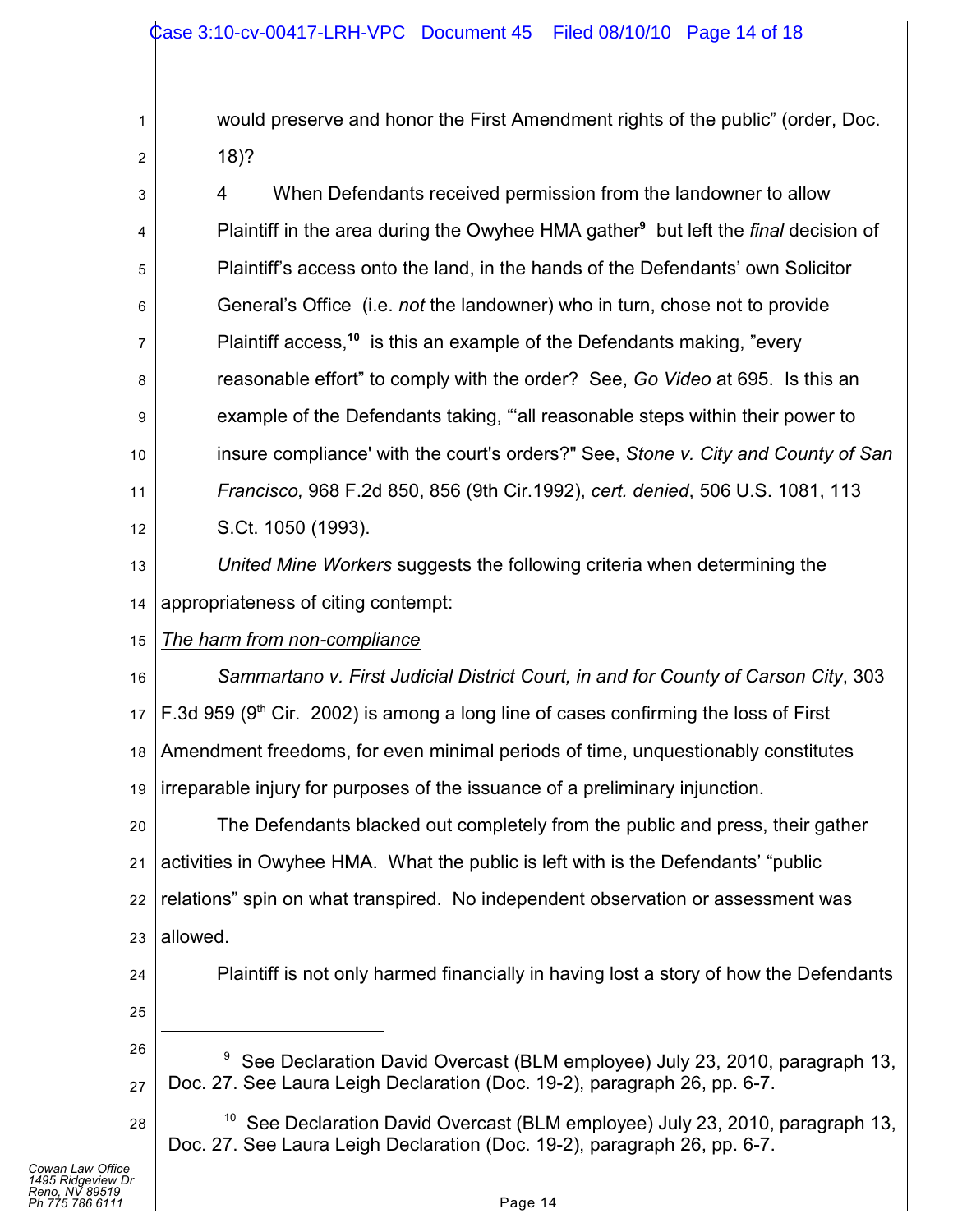1 2 3 4 5 6 7 8 9 10 conducted a gather in which they killed 34+ horses while those horses were under the Defendants' custody and control. Plaintiff must defend a new incredible story the Defendants (through their chosen contractor Ms. Sue Cattoor) convey that these horse deaths were somehow the fault of the Plaintiff, not the Defendants, because the Plaintiff caused this court to issue a temporary injunction; and, that delay caused these horses to die. Plaintiff finds difficulty in defending against such incredible stories where the Defendants in this instance were handed the "exclusive" over the content of what can be published relative to the Defendants' own activities. The Defendants succeeded in this instance in self-regulating themselves while pushing blame for 34+ horse deaths to others. Plaintiff suffers harm from these unfortunate comments.

11

#### 12 *The probable effectiveness of the sanction*

13 14 15 16 17 18 19 20 An effective sanction is within the province of the court. If the court is looking for suggestions, an effective published memorandum decision might include a finding that the Defendants' use of private lands, in part or in whole, to conduct wild horse gather operations amounts to an impermissible choice on the Defendants' part to interfere with the Plaintiff's and the public's and press' First Amendment rights of free speech and free press and the right to observe and report on government in action. An additional finding that appears effective is to declare the gathering of wild horses by the Defendants a matter of significant public interest.

21

#### 22 *The contemnor's financial resources and the burden the sanctions may impose*

23 24 25 Plaintiff assumes with recent spending bills having been passed through Congress, that the financial resources of the Defendants would not bear a monetary sanction. Nor would the Defendants likely pay it.

26 27 Plaintiff seeks a remedy which provides her reasonable access to closely monitor and observe wild horse gathers conducted by the BLM.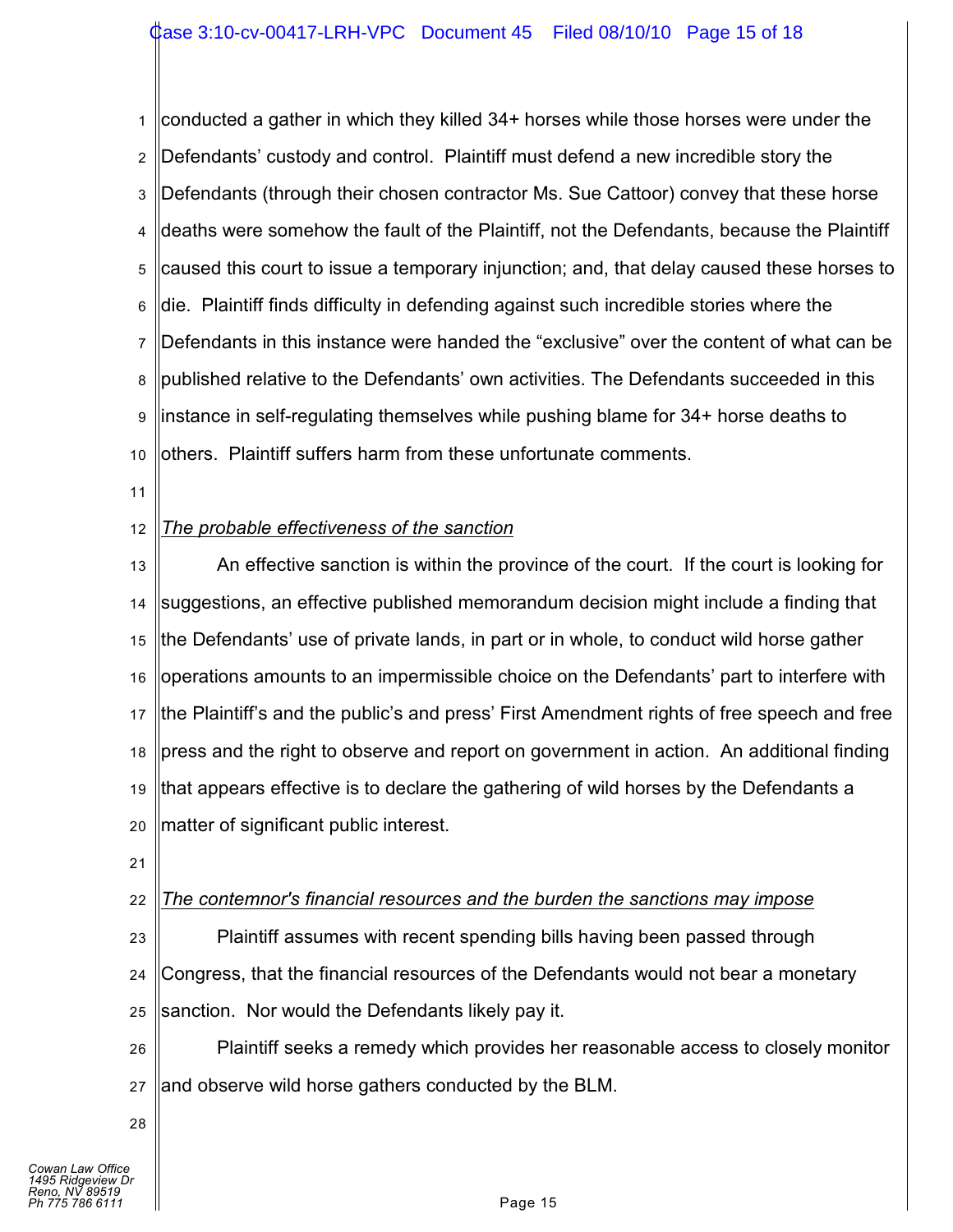1 *The contemnor's willfulness in disregarding the court's order*

2

Plaintiff refers the court to the discussions above and to the attachments.

3

4

5

## *Discussion - The Defendant's Evidence of an "Emergency" Which Caused the Court to Deny Plaintiff's TRO is Clearly Unsupported*

6 7 8 9 The attached photos, the discussion in Katie Fite's Declaration and admissible statements from the BLM's chosen contractor (who conducts helicopter gathers of wild horses, Ms. Cattoor), clearly denigrates any notion that a non-manmade "emergency," existed when the Defendants claimed such at the hearing July 15, 2010.

10 The Defendants claimed there was no water in the Owyhee HMA. To the

11 contrary, the South Fork of the Owyhee River, *the specific place where gather*

12 *activities occurred in the Owyhee HMA and where the "emergency" was claimed*,

13 is shown in photos to be miraculously flowing deep and steady just days after the so-

14 called "emergency" gather was completed. Horses are seen days following the

15 16 "emergency" gather, using well developed trails to the Owyhee River. See Katie Fite photos attached.

17 18 19 20 Ms. Katie Fite's admissible testimony demonstrates her personal observations of the area which directly contradicts any notion that an "emergency" claimed for lack of water, existed there. See Katie Fite's photos, attached. See Katie Fite's Declaration at **EXHIBIT C**.

21 22 23 24 Ms. Katie Fite's admissible testimony provides her personal account of the area and her opinions as a biologist and conservation ecologist that the range there is no different from how its existed there several years; yet, horses survive there. See Katie Fite's Declaration at **EXHIBIT C**.

25 26 27 28 Although the Defendants claimed at the hearing there was no water in the Owyhee HMA the Defendants' own "Interim Report" dated July 15, 2010 (the one provided counsel at the conclusion of the hearing July 15, 2010) acknowledges there's water there. The report states the following:

*Cowan Law Office 1495 Ridgeview Dr Reno, NV 89519 Ph 775 786 6111* Page 16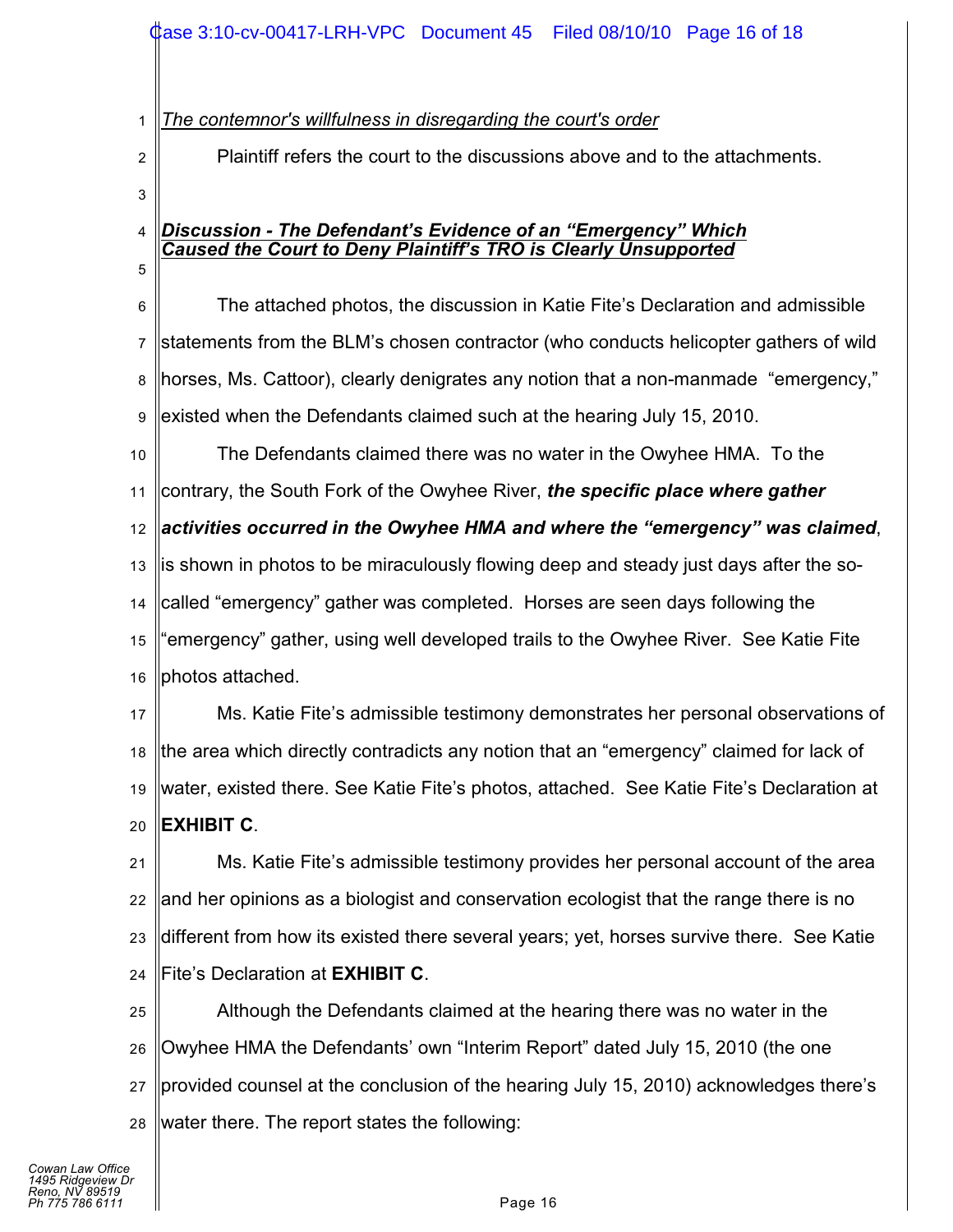| 1  | Water is the limiting factor within the two pastures of the                                  |
|----|----------------------------------------------------------------------------------------------|
| 2  | Owyhee HMA where wild horses are currently without water.                                    |
| 3  | The option of moving the horses by helicopter toward the                                     |
| 4  | river and (sic) then finding and using the pipeline crossing                                 |
| 5  | trail to access the river could place undue stress on the                                    |
| 6  | horses, with an uncertain probability that the horses would                                  |
| 7  | actually go to the river and drink. Once the horses reach the                                |
| 8  | trail and due to the pressure from the move, the horses not                                  |
| 9  | familiar with the trail area very likely to turn back without                                |
| 10 | attempting to go down the trail.                                                             |
| 11 | From Defendant's Interim Report of July 15, 2010 <sup>11</sup>                               |
| 12 | Katie Fite's photos clearly demonstrate the Defendant's assumptions that horses              |
| 13 | would not use the river for water, are false, incompetent and completely unsupported.        |
| 14 | See Katie Fite's photos at <b>EXHIBIT D-1, D-2, D-3, D-4</b> and Katie Fite's Declaration at |
| 15 | <b>EXHIBIT C.</b>                                                                            |
| 16 | Without belaboring the point, on balance of the testimony offered in Declarations,           |
| 17 | the Plaintiff's supporting evidence is factual and concrete compared with the                |
| 18 | Defendants' unsubstantiated opinions and conclusions.                                        |
| 19 | In contrast, Katie Fite has the credentials and considerable first hand knowledge            |
| 20 | of range conditions existing, specifically, in the Owyhee HMA. When Ms. Fite travels to      |
| 21 | the Owyhee HMA to assess the rangeland there, and when she compares her                      |
| 22 | observations and findings with what she personally observed there in past research           |
| 23 | trips, only to be left with the pointed question, "where's the emergency," one must          |
| 24 | question what truly transpired there.                                                        |
| 25 | When the Defendants effectively blacked out all activity in Owyhee during their              |
| 26 |                                                                                              |
| 27 | 11<br>The court is aware Plaintiff's counsel was handed this document at the                 |
|    |                                                                                              |

28 conclusion of the hearing and was never provided an opportunity to address any portion of its contents.